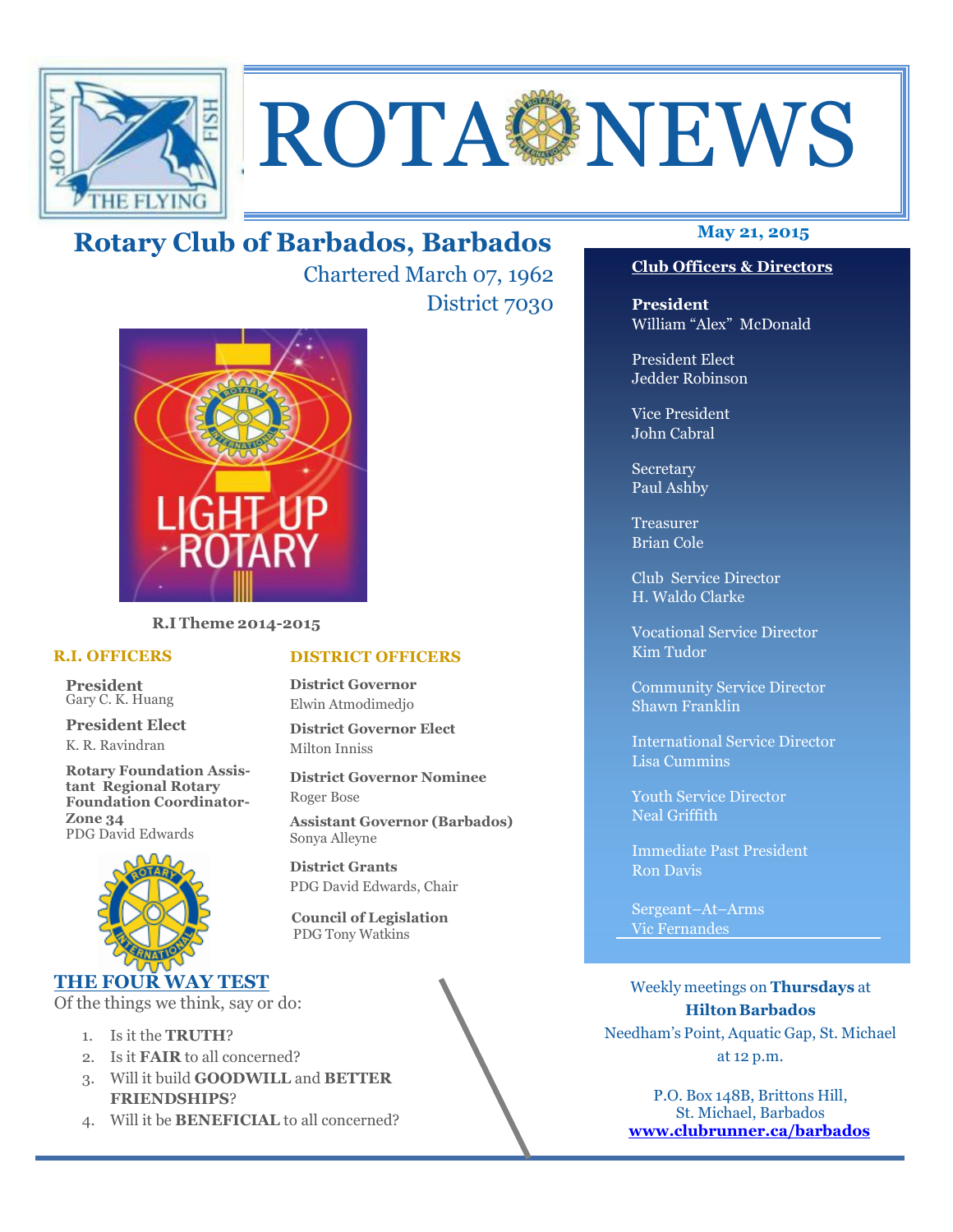## **THE ROTARY CLUB OF BARBADOS WELCOMES ALL VISITING ROTARIANS AND GUESTS**

## **Today is a Fellowship Meeting. Our Greeters are Past Presidents Orville Durant & Norman Stanley Barrow**

**Past President Orville Durant joined** the Rotary Club of Barbados on April 09, 1983, His Classification is Attorney-at-Law– Criminology.

Orville served as President for 1990-91 and did much to start the Drug Awareness Programme; which continues today. The project would focus on visits by secondary school pupils in fourth form at the 21 schools to the Psychiatric Hospital and HMP at Glendairy where they gained first hand knowledge and insights from inmates on the results of the use of drugs. Included today is the SAF Centre at Verdun.



Orville served as Chair Guest Speakers from 2001-02, 2004-05 and 2009- 10 and currently serves on the Rotary Information, Classification & Member Development and Drug Awareness Committees.

Past President Orville received his Paul Harris Fellowship Award in 2005.



**Past President Norman Barrow** joined the Club on November 01, 1982. His Classification is Musical Instruments - Retail.

Norman was President for the year 1997-98. For his project he initiated the refurbishment of a building at Verdun, St. John - Substance Abuse Foundation, to provide living quarters for five counselors. The project incurred a cost of \$75,000.00.

Norman has served as Director in all Avenues of Service. He is the resident expert on Music. He was awarded a Paul Harris Fellowship in June 2006.

## **HIGHLIGHTS OF THE FELLOWSHIP MEETING HELD ON MAY 14, 2015 - Recorded by** *D.R. Douglin*

————————————————————————————————--



Youth Service Director Neal introduced Christopher Lashley.

Mr. Lashley was invited to make his presentation seeking support from the Club in making a recommendation from the club for a Rotary Foundation Scholarship.

Currently he is employed in the Water and Environment sector. He has been accepted into a Masters Program at UNESCO Institute.

His training would be of support to our current Coastal Erosion challenges.

Mr. Lashley indicated that he volunteers wherever he can and currently sits on the Board of the Public Management Institute.

**Autism Chair Tracey K-L** gave an update on the planning for the Autism Seminar scheduled for Monday, May 18. She indicated that **" We are over subscribed!"** 



Tracey sought help with the Registration Desk and was happy to garner support from Secretary Paul and PP Erskine. She thanked the Club for the continued support of the District Autism Project

 rate sponsors Globe Finance, Signia Finance and LIME. which is "close to her heart. " Also, she thanked the corpo-

## **HIGHLIGHTING OUR DISTRICT OFFICERS FOR 2015-16**

## **District Conference Chair, Sonya Alleyne**



Sonya joined Rotary South in June 2004 having been encouraged by PP David Leacock to get involved. Immediately following her entry into Rotary, she became immersed in Rotary activities with the arrival of Hurricane Ivan in 2004 and the joint Rotary effort in providing aid to Grenada. She has served her Club in various capacities

over the years including Director of Vocational Services, Director of Club Service, Club Secretary and Club President. She has been awarded Rotarian of the Year twice and has contributed in every avenue of service that the Club has. She has also contributed at the District level having served on the District Public Relations Committee as Vice Chair and on the last two District Conference Committees for the Conferences held in Barbados. During this past year, she has been given the honour of serving DG Elwin as his Assistant Governor for Barbados and in the year to come, DGE Milton has asked her to be the District Conference Chair.

## **District Trainer, Joe Steinbok**

Joe Steinbok joined Rotary in 1989 and has been an active Rotar-

ian within the Rotary Club of Barbados West since then.

Joe has held all of the posts on the Board of Directors except that of Club Secretary and has been President on two occasions, 1999–2000 and 2013– 14 and was named Rotarian of the Year by the late PDG Suresh Ramlogan (1999-2000).



Joe has also been very active at the

District Level having been an Assistant Governor under PDG Victor Pilgrim (2006-07). He has served as the District Disaster Relief Coordinator for PDG Ethelbert Thompson (2000-01) and Group Study Exchange Coordinator for the late PDG Astra DaCosta (2009-10) and was the District Conference Chairman for PDG Ethelbert Thompson (2000-01), PDG David Edwards (2004-05), and PDG Tony Watkins (2010-11).

Joe will be the District Trainer for 2015–16 and has just completed the successful staging of the President Elect Training Seminar in Suriname (2015).

## **MEETING DETAILS - Thursday May 14, 2015 SAA - PP Victor Fernandes**

- Attendance 51%
- **Raffle \$117.75**
- **Winner AG Ivan Browne, RC of Montserrat**
- **Fines \$308.30**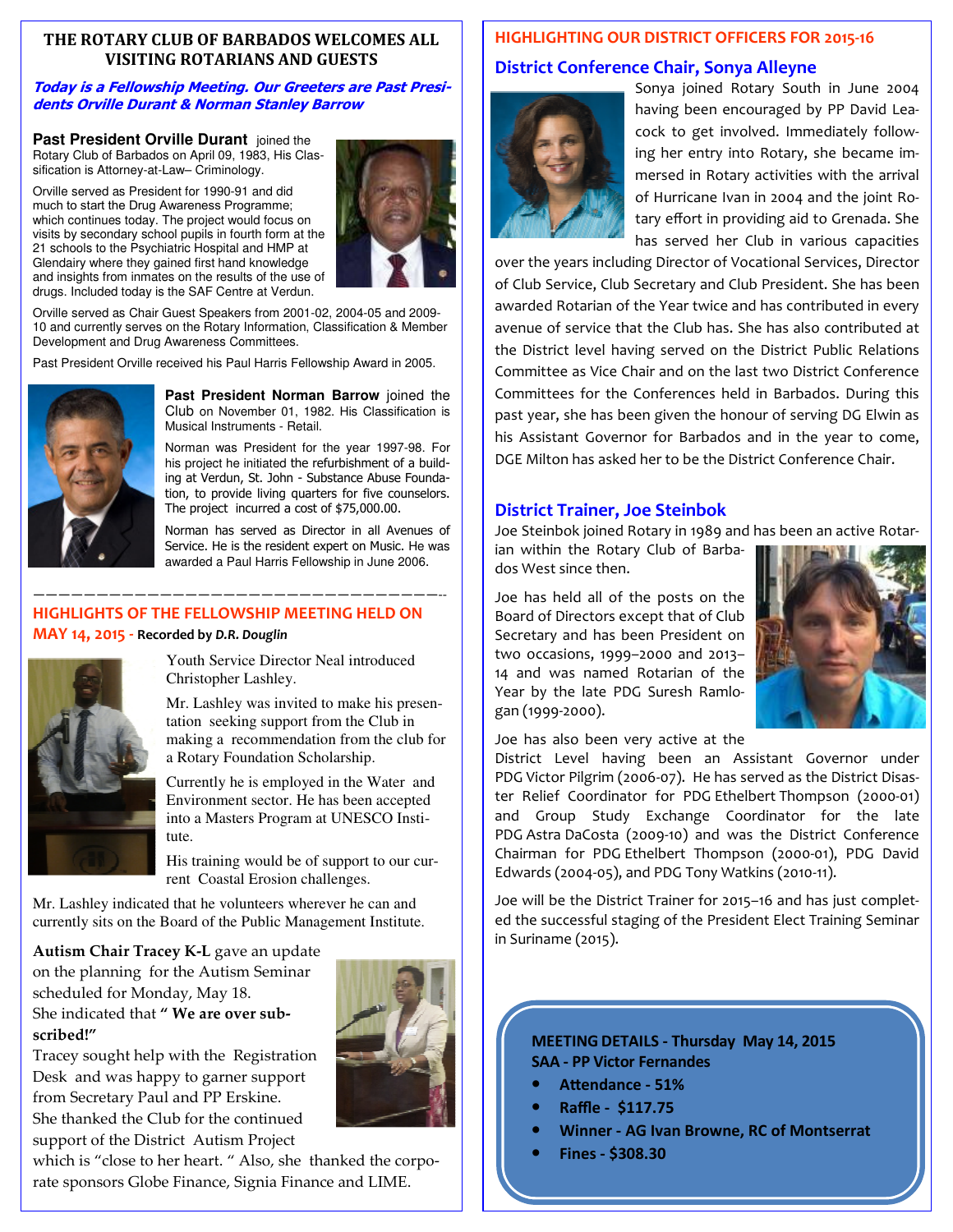

Impacting Autism Through Early Intervention 9:00 a.m. to 3:00 p.m. Monday May 18 $<sup>t</sup>$ </sup> Cave Hill School of Business



## **Programme**

Opening prayer : All **9:00 – 9:01** Welcome and Remarks:**President of Rotary Club of Barbados, Alex McDonald 9:02 – 9:04** 

Opening Remarks: Her Honour, **Senator Kerry-Ann Ifill, President of the Barbados Council of the Disabled** 9*:04- 9:10 What is Autism?* Presenter: **Dr. Shirley Alleyne, Child Psychiatrist. 9:10 – 10:00** 

*Early Therapy Interventions. A Practical approach*. Presenter **Sue McMillan- Speech and Language Pathologist, Canada. 10:00-12:00 pm**

## **Lunch 12:00 -1:00 pm**

*Suspicion, Diagnosis and...the power of the tongue. Why we need to start with Hope.* Presenter: **Deborah Thompson-Smith, Executive Director, Spectrum Possibilities 1:00 pm-1:30 pm**

- *The parent-child relationship-dealing with Autism.* **Presenter: Dr. Julie Sealy, Director , Sunshine Stimulation Centre 1:30-2:30pm**
- *Role of technology in dealing with Autism- Looks at modern practices using app technology and other electronic devices.* Presenter: **Shareeka Bentham, Speech and Language Therapist. 2:30-3:30 pm**



Panoramic view of participants



PDG David makes surprise Award of Appreciation to Autism Chair Tracey





Tokens of Appreciation to Ms Shareeka Bentham and Dr. Julie Sealy **LOOK OUT FOR MORE FROM THE SEMINAR!!!**

## **UP COMING EVENTS IT IS HERE!!!**

## **May 21-24 -29th District 7030 Rotaract Conference**

## **Fellowship Agenda**

**Thursday May 21st** - Opening Ceremony and Cultural night - Barbados Museum - 6:30pm Price \$85 inclusive of refreshments. Order your ticket from Director Neal by May 15th. **Friday May 22nd** – Oistins evening lime at 7:30pm **Saturday May 23rd** - Evening party on board Jolly Roger - Price

\$60. Order your tickets by May 15th. **Sunday May 24th** – Row for Charity (Bay Street Esplanade) at 9:00am. It will be a great Sunday morning to once again mingle with other Rotarians and Rotaractors. Hospitality suites open each evening at Divi Southwinds Hotel

## **COME OUT AND SUPPORT OUR ROTARACTORS.**

Please call on 826-8682 or email me at griffith.neal@gmail.com to confirm your support and let us do our part to encourage our young Rotarians.

## ——————————————————————————— INTERACT ROSTER—TERM 3







*———————————————————————————* 

| <b>Name</b>              | Term <sub>3</sub> | Day/Date              | Time                |
|--------------------------|-------------------|-----------------------|---------------------|
|                          | 2015              |                       |                     |
| <b>PC Marie Theodore</b> | <b>CHS</b>        | WED -<br>05/20/2015   | $2.05 - 3.00pm$     |
| PP Erskine               | <b>SMS</b>        | FRI-<br>05/22/2015    | $2.20 - 3.00$<br>pm |
| <b>PE Jedder</b>         | <b>CHS</b>        | $WED -$<br>06/10/2015 | $2.05 - 3.00$<br>pm |
| <b>PD Comm Willie</b>    | <b>CHS</b>        | $WFD -$<br>06/17/2015 | 2.05-3.00<br>p.m.   |
| Visit to Erdiston        | <b>SMS</b>        | Mon June<br>29        |                     |
|                          |                   |                       |                     |